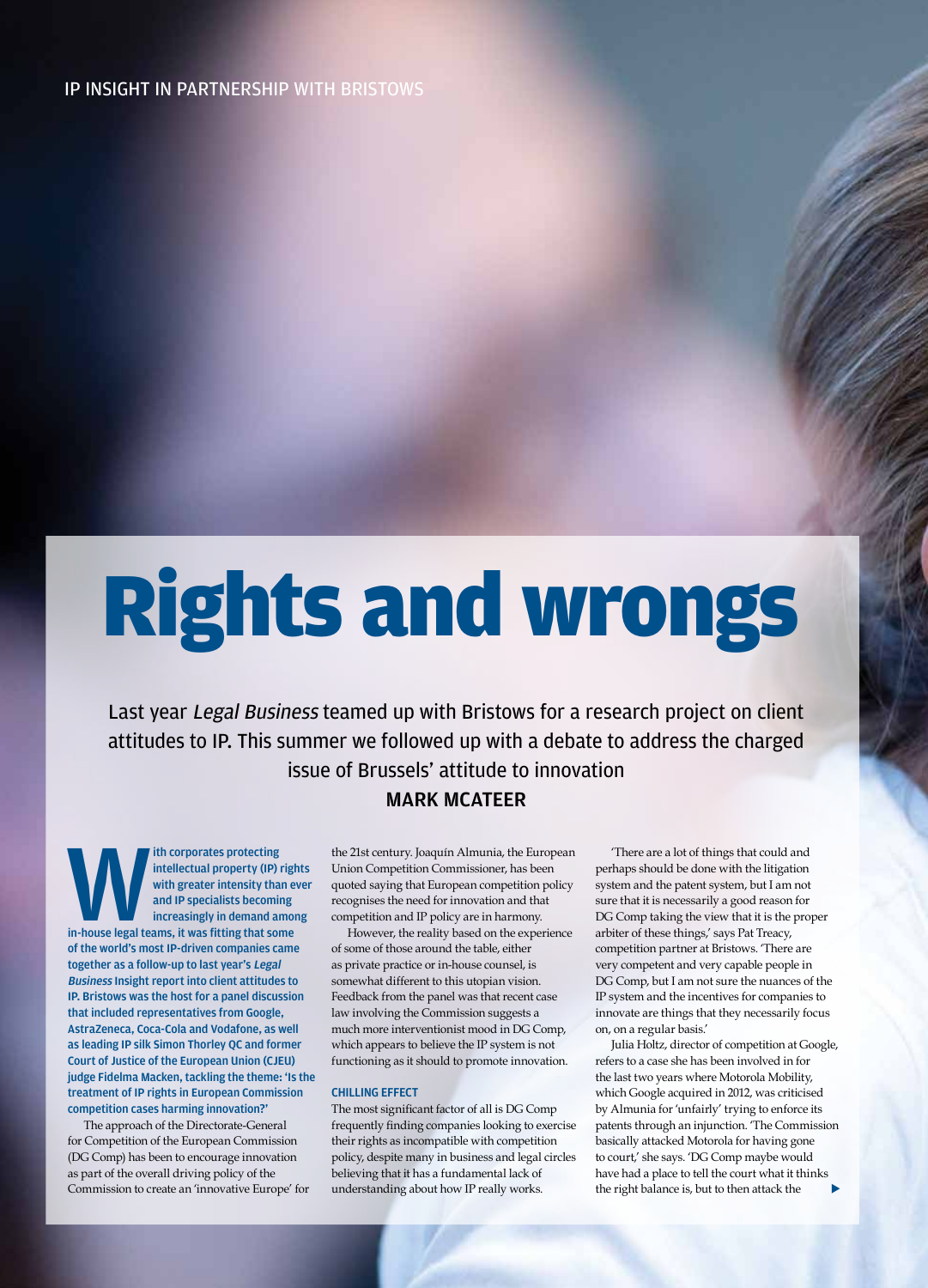**Julia Holtz, director of competition, Google: The system is not working**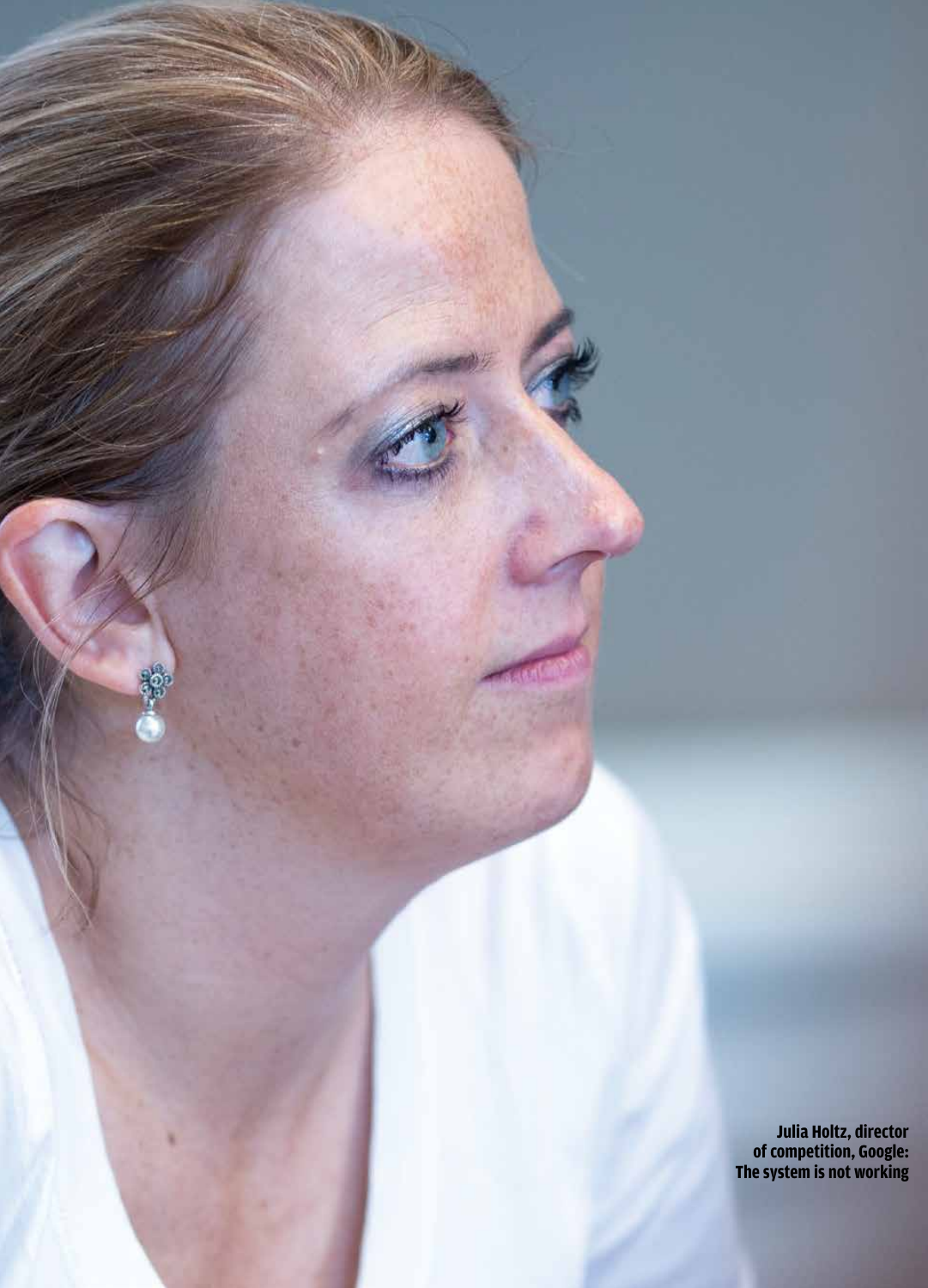



**Wayne Spillett, Vodafone: Smartphone wars directly affect carriers**

**Rosemary Choueka, Bristows: DG Comp's view that 'big equals bad' threatens innovation**

• company for having gone to court to ask for an injunction – that really was going too far in terms of the division of executive and judicial powers. It also does not sufficiently respect the fundamental right of access to courts as set out in the ITT Promedia case.'

This is a striking view coming from a company, Google, that believes that the patent system is in urgent need of reform. 'In the software world, we really believe that patents have a chilling effect. The system is not working as it was intended – we wanted Motorola patents really for defensive purposes because Google at the time did not have enough patents to defend itself. That shows that the system is broken: companies' best defence is to amass patents because otherwise you're exposed.'

As a network provider, Vodafone is frequently caught up in the crossfire according to Wayne Spillett, its senior legal counsel, who says he welcomed the Commission's decision from a legal certainty viewpoint.

'We watch the handset manufacturers have these fights and their licensing costs already represent a hidden cost for Vodafone. However, for us, an injunction would quite literally mean

shutting down our network, which would be catastrophic. Clarity on when we might be considered a willing licensee and so avoid an injunction is quite welcome.'

Holtz adds that since the Motorola decision will not be appealed, the decision will apply to the entire industry and not just Motorola.

Largely there is resistance from most around the table for DG Comp getting involved in patent disputes, which some contributors felt amounted to the Commission over-reaching its remit. Rosemary Choueka, a Bristows competition partner, argues the Commission has a quasilegal, quasi-political remit, with commercial drivers coming in third place.

'In some cases, its exposure to the commercial realities of investment, or indeed many of the other things are limited to what it hears when people are making representations to it,' she says.

Choueka's colleague, partner and head of Bristows regulatory department, Maria Isabel Manley, reinforces the point: 'I am for competition rules to apply where appropriate and I am a big fan of IP rules. However, both sets of rules must co-habit in harmony,' she says. 'If you have a granted patent, you have a right

and you should be entitled to enforce that right. It is for the courts to determine whether, at the end of the day, the patent is valid or not, not the competition authorities.'

#### ZERO-SUM GAME

The lack of a commercial mindset is one that chimes with a number of the in-house lawyers attending, noting that from a company perspective, pursuing rights in Europe can be a frustrating gamble because they feel the Commission is the wrong body for exploring IP, including talking about which patents are 'good' and 'bad'.

'They are just not qualified to do the work that they are doing in this area,' says Catherine Higgs, senior legal counsel at AstraZeneca.

'What is quite frightening is the apparent reluctance of anyone in DG Comp to want fully to understand what patents are and why they are necessary,' observes Simon Thorley QC of 3 New Square.

This is a point echoed by Romano Subiotto QC, a competition partner at Cleary Gottlieb Steen & Hamilton, who is lead counsel for Lundbeck in *Lundbeck v Commission*, a key case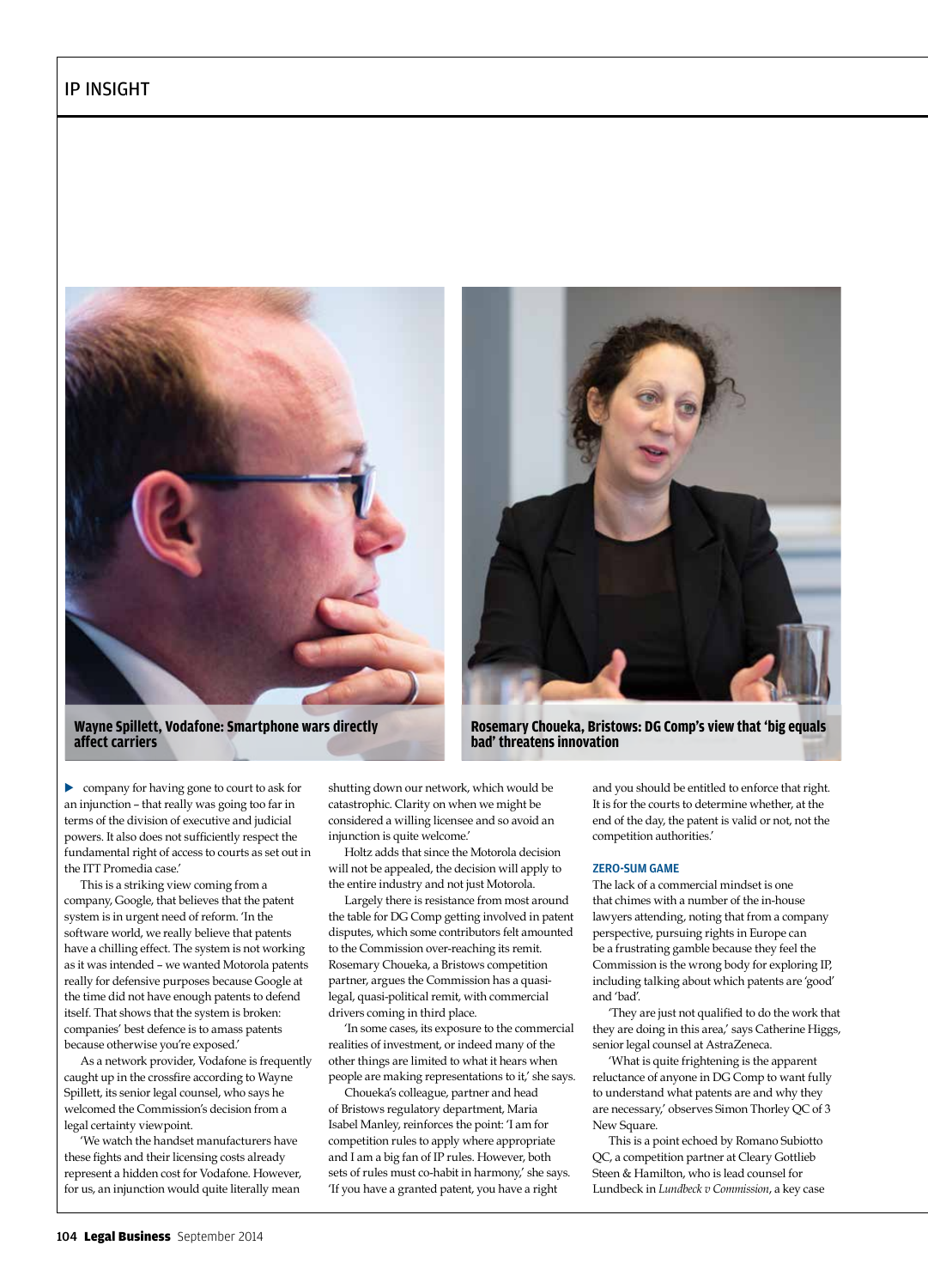dealing with the cross-over of IP rights and EU competition law. He says DG Comp's approach is to determine what objectives it wants to achieve and then find the means to achieve them. 'The problem here is we have non-experts questioning the value of IP rights. They do not have the necessary tools or expertise to undertake this assessment and are largely driven by the objectives they want to achieve.'

One common view is that the Commission uses unfair methods in the way it handles its cases, using as a starting point that there is some kind of wrongdoing that is bad for consumers, then working backwards to find dominance or breach of competition rules in order to prove its point, trying to prove intent and disregarding the value of IP rights.

But Fidelma Macken of Brick Court Chambers argues that one of the reasons why IP has fallen foul of DG Comp is that nobody is standing up for it – not the lawyers, not the companies going to the court, not the judges, and not the Commission itself. Commercially, it makes less sense for business to fight against the Commission. 'It may well simply be cheaper, involve less manpower, and be less time-

# 'DG Comp seems to look on any settlement as an admission of wrongdoing.' Fidelma Macken, Brick Court Chambers

consuming and less serious for your business to settle than actually fight. This seems to be something that DG Comp either does not recognise or does not want to recognise, but instead it seems to look on any settlement as an admission of wrongdoing,' she says.

This is picked up on by Jacob Westin, assistant general counsel at GlaxoSmithKline, who says: 'In the current environment it is very tempting for a business person, who we advise, to say: "Look, we have all these issues; the Commission is not very easy to deal with. The courts are not very predictable. We can settle and we can move on." That is what they want. They want to get on with their business.'

Many companies have neither the appetite nor the stamina to litigate through the European courts and the innovators within those companies want to bring new products to the market rather than defend patents in court. Settling is often an attractive option, even if it means taking a risk from a competition perspective.

In the pharmaceutical sector, Higgs says there is a danger of having to encourage internal clients to pursue a case if there is a good prospect of winning, even if litigating is costing significant sums of money. 'On a business level, a case can cost £100,000 a month to litigate, so that may seem like a good reason to settle but the Commission's position seems to be: if we think we're going to win, why would we settle? If we settle we obviously think we're going to lose, therefore, the patent is invalid.'

One of the key concerns raised in the discussion is that the Commission appears to be very focused on short-term price

 $\blacktriangleright$ 

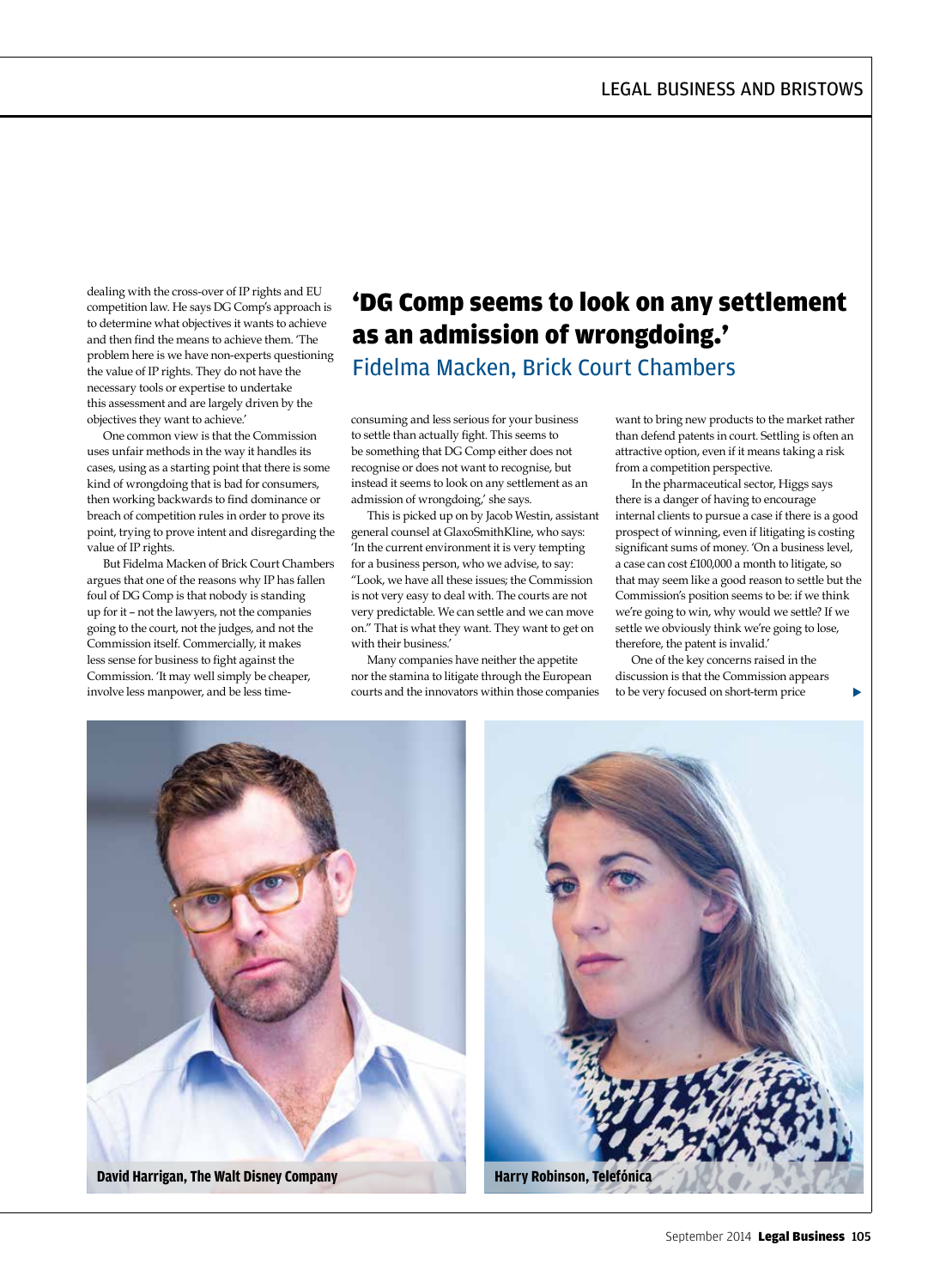

**Romano Subiotto, Cleary Gottlieb Steen & Hamilton: DG Comp not in a position to be making judgements about IP rights**



**Simon Thorley QC, 3 New Square: Seeking change in Brussels is like 'hitting your head against a brick wall'**

• competition, despite another school of thought that says longer-term incentives need to be preserved, which will lead to competition in a more dynamic sense and is likely ultimately to be more beneficial to consumers.

'The problem that we have all skirted around, is that the Commission thinks "big equals bad", which has got to be a problem,' says Choueka. 'What then is the basis for innovating if big equals bad? Why innovate, why grow and why be successful? It is just a zero-sum game.'

#### EDUCATION NOT REVOLUTION

The solution? Some suggest a refreshing of DG Comp personnel might bring about new policy, in addition to encouraging different member

states' competition authorities to properly monitor what that Commission is doing as regards the treatment of IP in Commission cases. Nonetheless, Subiotto feels that exerting pressure through lobbying to make the Commission more accountable is perhaps a more productive approach than replacing senior competition officials.

Thorley, who is due to retire from practice as an advocate shortly, provides the rather depressing reality that comes with 25 years' experience as a QC handling these kind of cases at a European level. 'How does one actually get things implemented? Obviously this is not the first time I have heard people saying "there must be a better way". The problem is, one always gets the impression when seeking to implement

'It is for the courts to determine whether the patent is valid or not, not the competition authorities.'

Maria Isabel Manley, Bristows

change in Brussels that you are hitting your head against a brick wall.'

A futile quest perhaps, but it seems avoiding conflict with the Commission over exercising IP rights is an unrealistic prospect. A week after this round table, the Commission announced that it would be fining Servier €331m after ruling the pharma company had used a series of patent settlements with generic rivals to protect its blood pressure medication perindopril from generic competition. This prompted a stern response from Servier spokesperson Lucy Vincent, chiming with the opinions expressed here: 'The European Commission's decision against our intellectual property rights sends a very bad signal to companies of all sizes, which make the choice to innovate in Europe. This kind of sanction jeopardises the pharmaceutical companies' commitment to research and this is thus detrimental to patients.'

Servier has announced its intention, 'considering the novelty of the unfounded theory put forward', to appeal to the CJEU. But clearly many feel it's high time the wider issues of competency are tackled head on. LB

mark.mcateer@legalease.co.uk